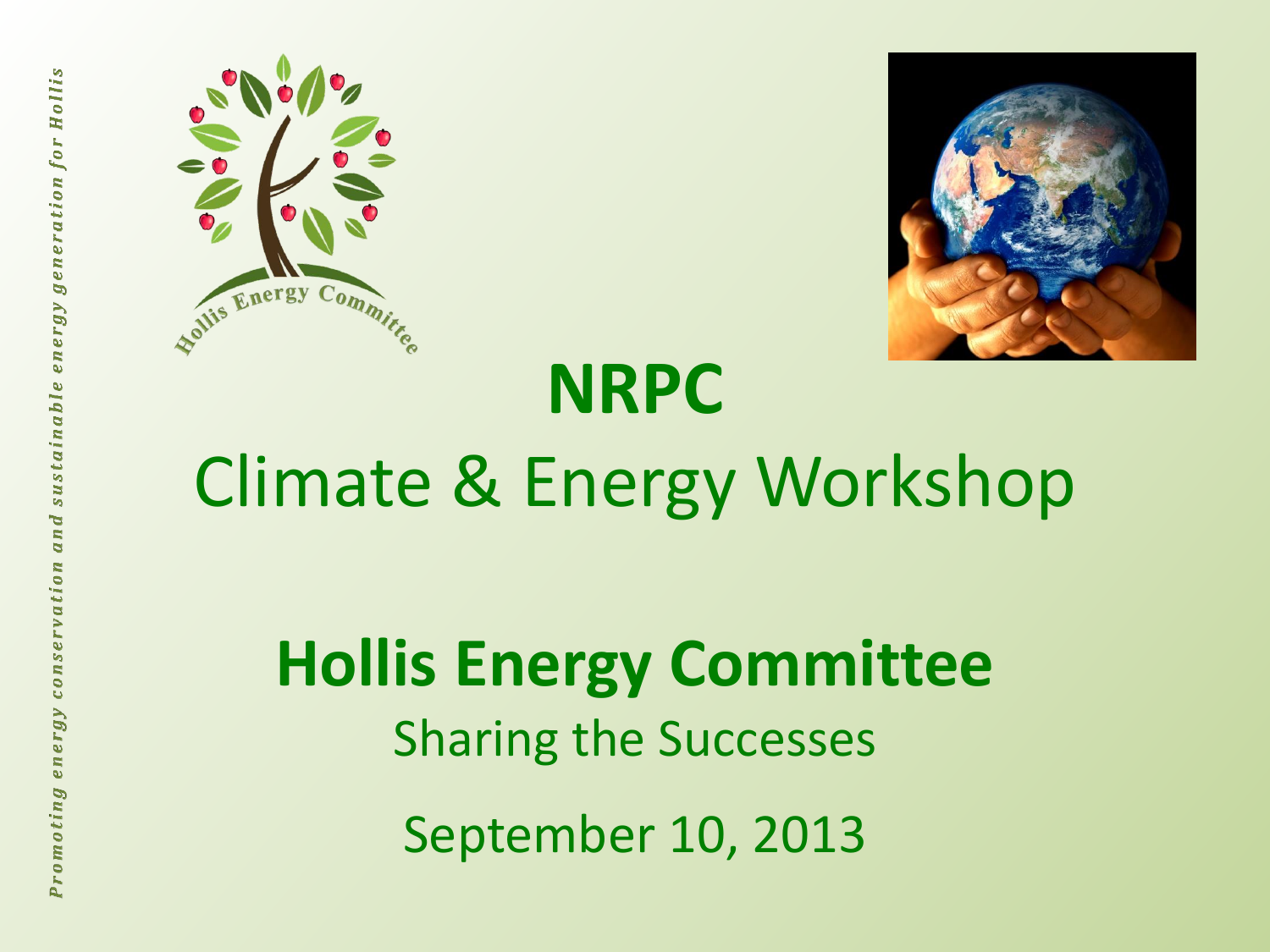## **Outline of this Presentation**



- Initial energy efficiency steps HEC has taken
- Projects HEC has undertaken
- Savings to the tax payers
- Issues faced with Town and School Boards
- Strategies for cooperation with Town and School Boards
- Lessons learned and our suggestions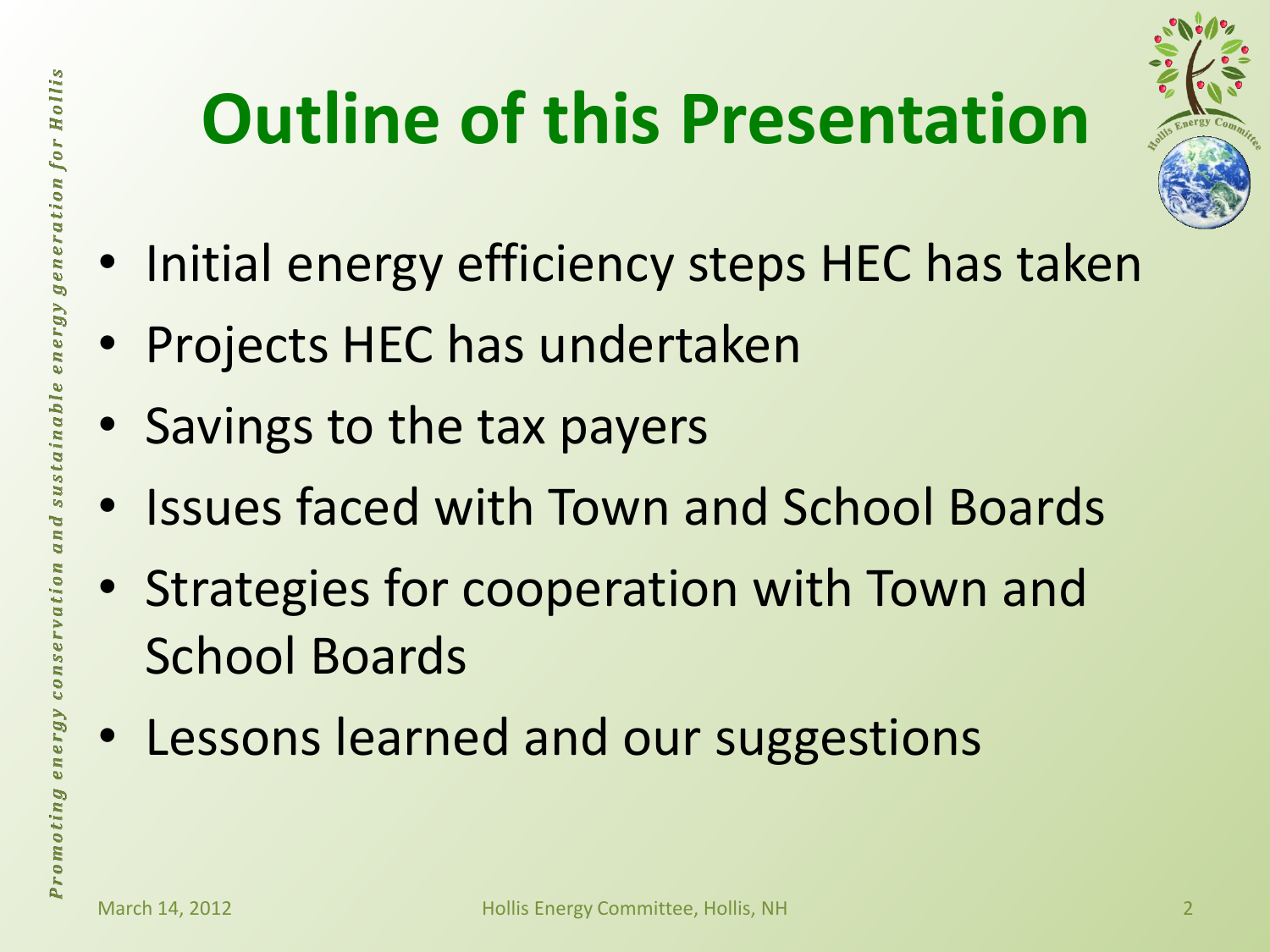# **Hollis Energy Committee (HEC)**



Hollis Energy Committee (HEC) was established in September of 2009 with a mission to promote energy conservation and efficiency through sustainable energy practices.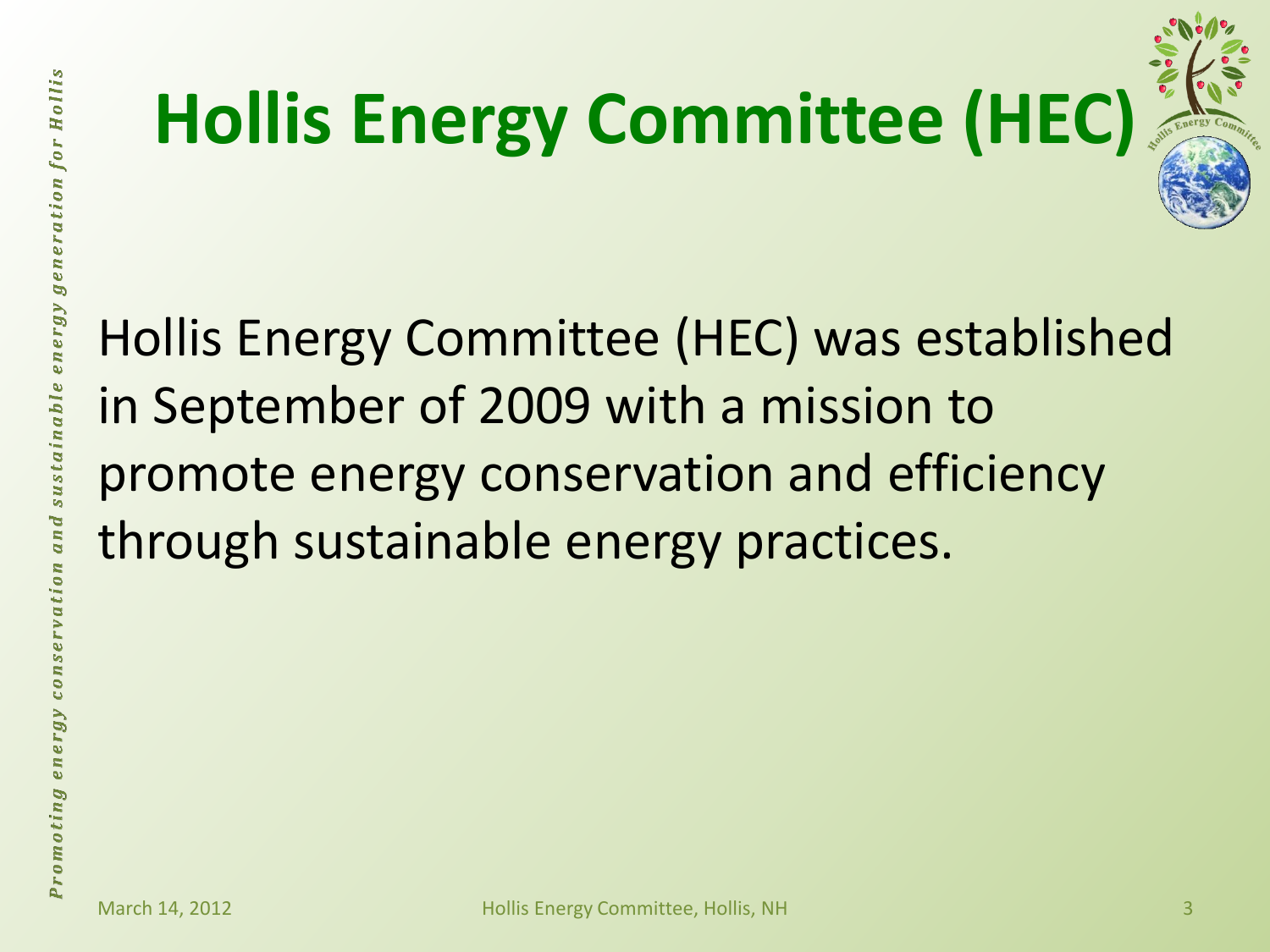# **Initial energy efficiency steps**



- As a first task HEC collected usage data for electricity, gas and oil for the last two years
- Using this usage data, NRPC helped us set up an EPA Portfolio Manager and created an "Energy Action Plan".
- Made us realize the magnitude of Energy Efficiency scope of work for the town and school buildings
- HEC maintains EPA Portfolio Manager and it is current with electricity, gas and oil usage data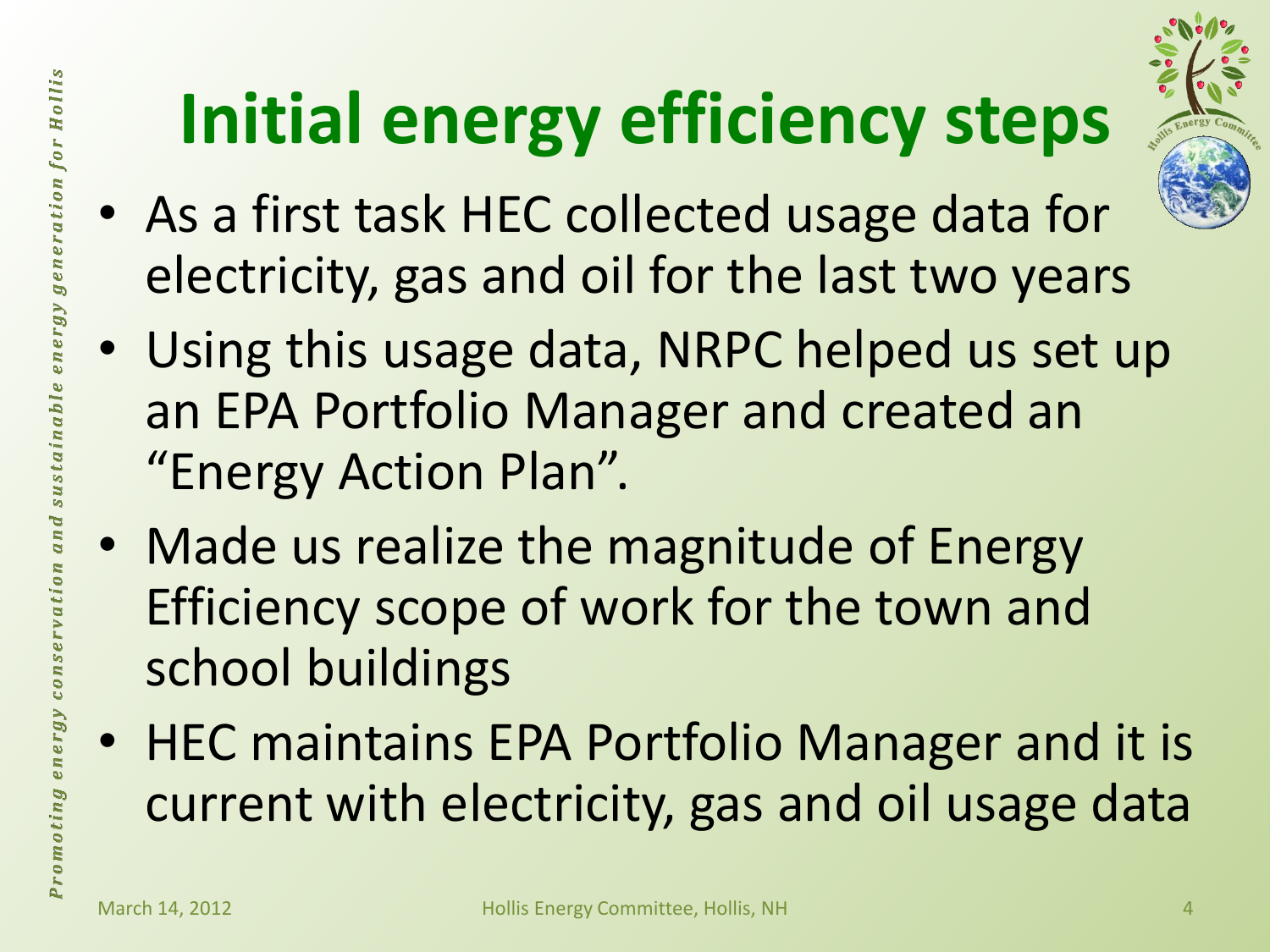## **Projects HEC has undertaken Project One**



#### **First act of Energy Efficiency – Lighting upgrades**

- March  $2011 $143,000$  in grants from the Energy Efficiency Conservation Block Grant Program
- March 2011 \$192,272 Smart Start Interest free loan from PSNH (paid back from Energy Savings)
	- March 2012 \$13,336 Grant from RGGI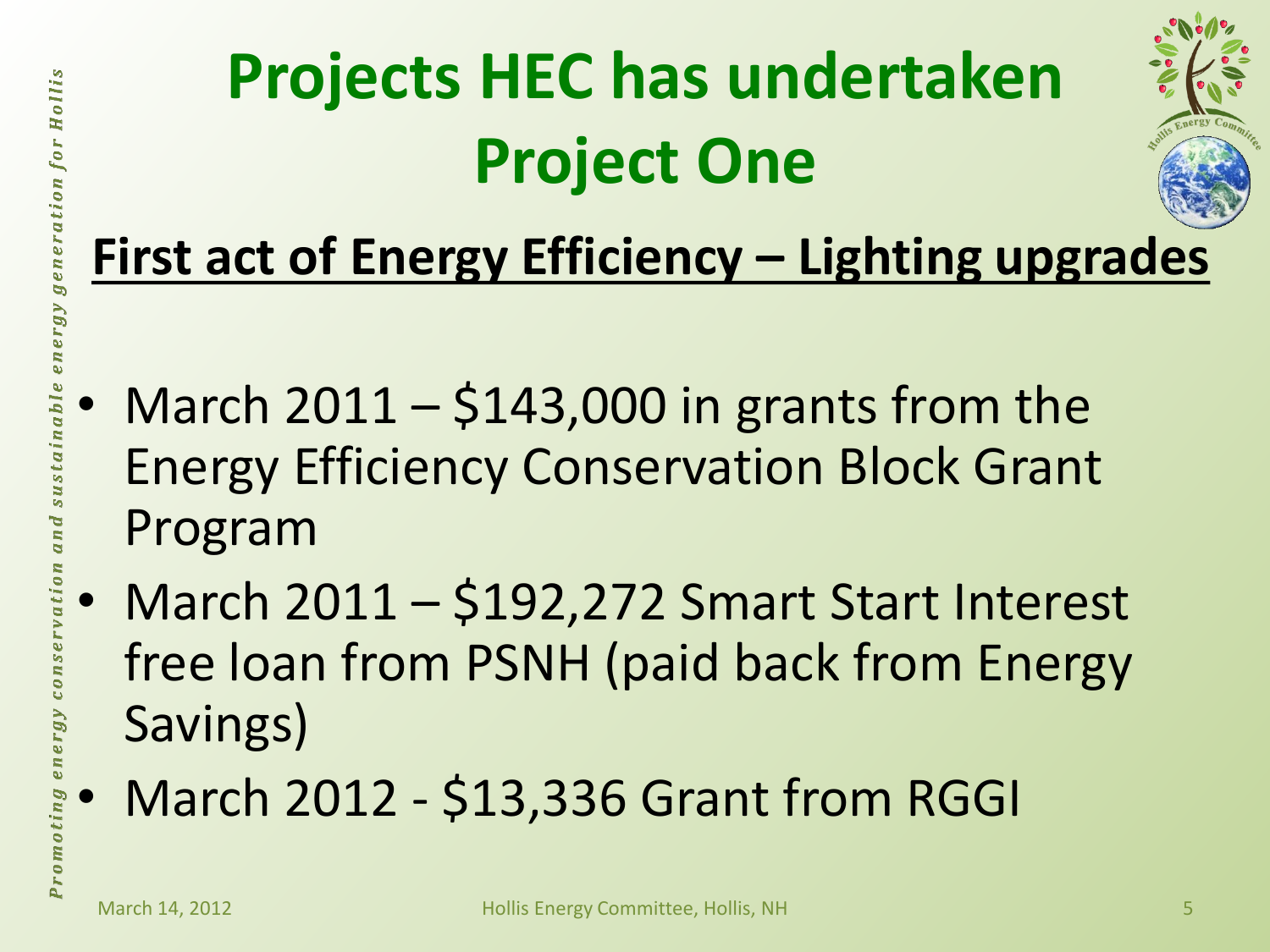## **Projects HEC has undertaken Project One**



#### **Lighting Upgrade**

- Reduced the electrical load by 406,548KWh per year, resulting in savings of \$63,900.00/yr.
- Reduce the production of carbon dioxide by 540,000 pounds.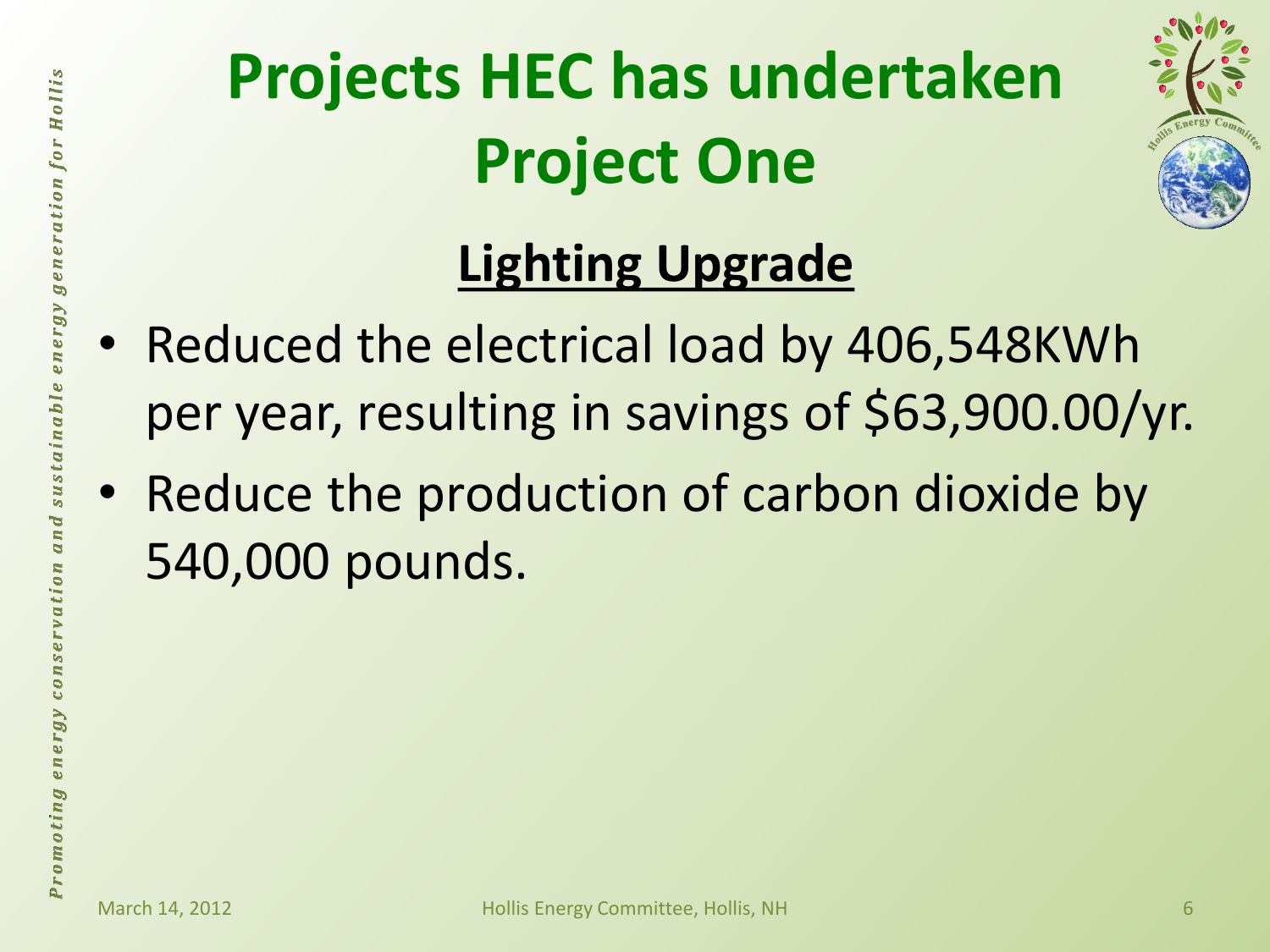## **Projects HEC has undertaken Project Two**



#### **Power Purchase Agreement**

- Worked with NRPC and the twelve towns to save \$0.023/KWh by signing PPA with Hess Corp.
- Hollis savings is \$64,300/yr.
- Across the entire NRPC was 425,000/yr.
- NRPC was highly instrumental in the success of this effort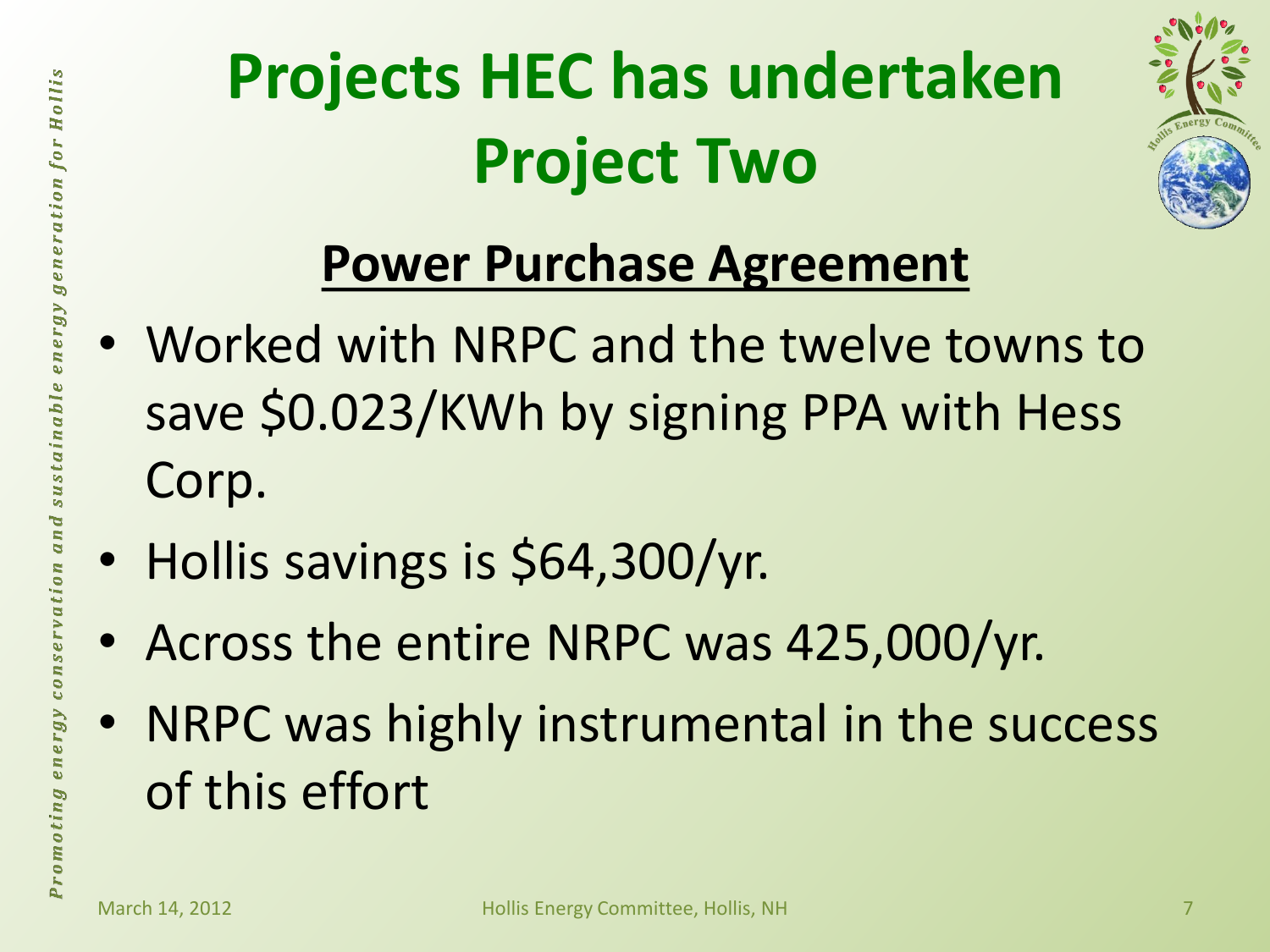

## **Savings to the tax payers**

• Hollis savings per year:

| <b>Project</b>                  | <b>Town</b> | <b>HSD</b> | <b>HB</b><br>Coop | <b>Total</b>       |
|---------------------------------|-------------|------------|-------------------|--------------------|
| <b>Lighting Upgrade</b>         | \$8,100     | \$24,700   | \$31,100          | \$63,900           |
| <b>Power Purchase Agreement</b> | \$9,300     | \$20,000   | \$35,000          | \$64,300           |
| <b>Total Savings for Hollis</b> | \$17,400    | \$44,700   |                   | \$66,100 \$128,200 |

#### **Not a single taxpayer dollars was used to realize these savings**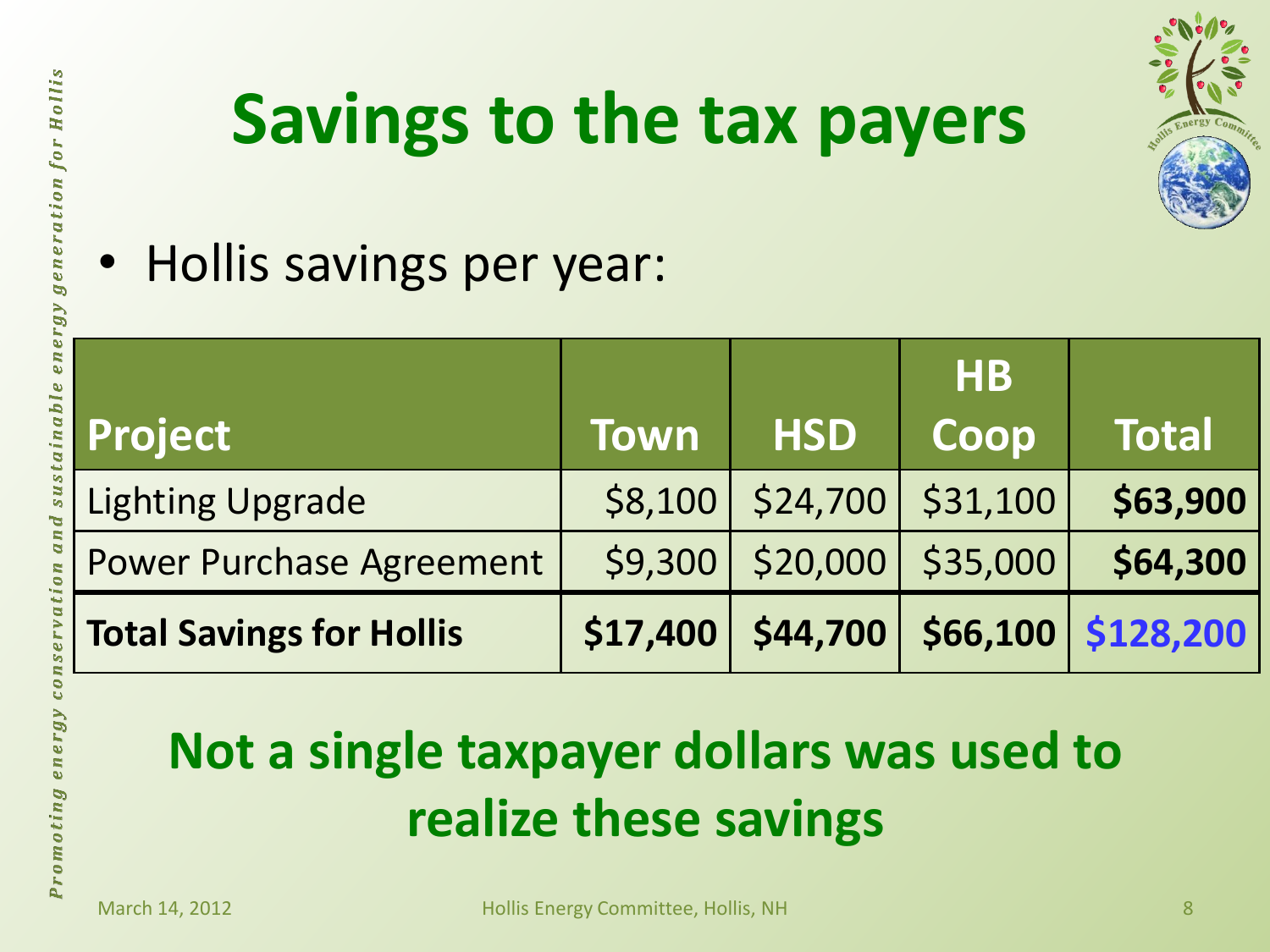## **Projects HEC has undertaken Project Three**



#### **Investment Grade Energy Audits**

- March 2011 \$70,000 in grants from the Energy Efficiency Conservation Block Grant Program
- All major buildings in Hollis were audited
- Detailed reports for each building showing
	- Energy efficiency measures for improvement
	- Implementation plans
	- Savings payback
- Audit reports provide "Shovel Ready" projects seeking future grants
- Audit Reports are very helpful to Budgeting process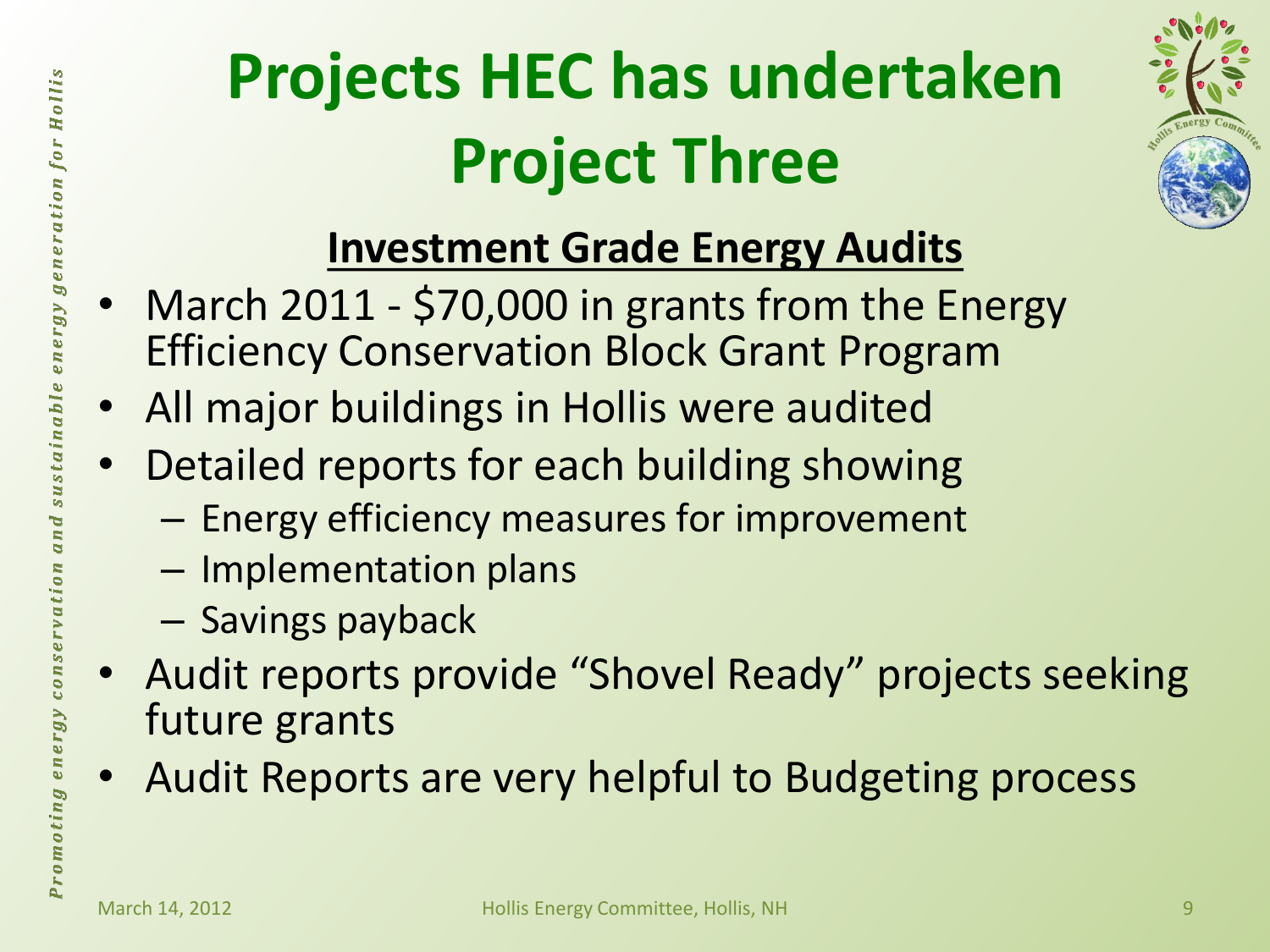

#### **HOLLIS ENERGY COMMITTEE**

#### **We are only just getting started But, What we had to go through to get here**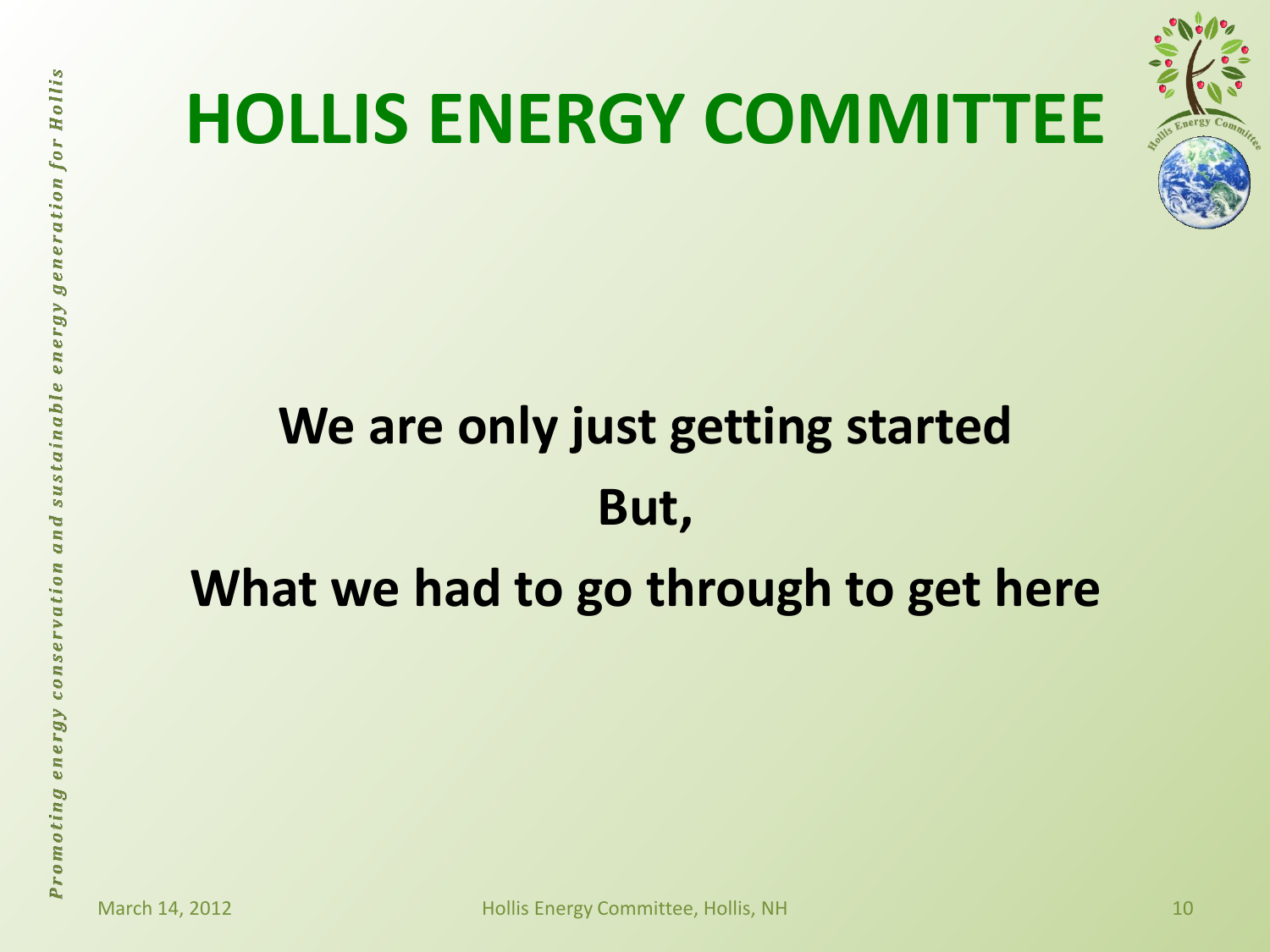## **HEC Issues faced With Boards**



#### **It is not an easy task to cultivate various Boards**

- 1. Hollis Board of Selectmen
- 2. Hollis Budget Committee
- 3. Hollis School Board
- 4. COOP School Board
- 5. COOP Budget Committee
- 6. SAU41 School Board
- 7. SAU41 Administration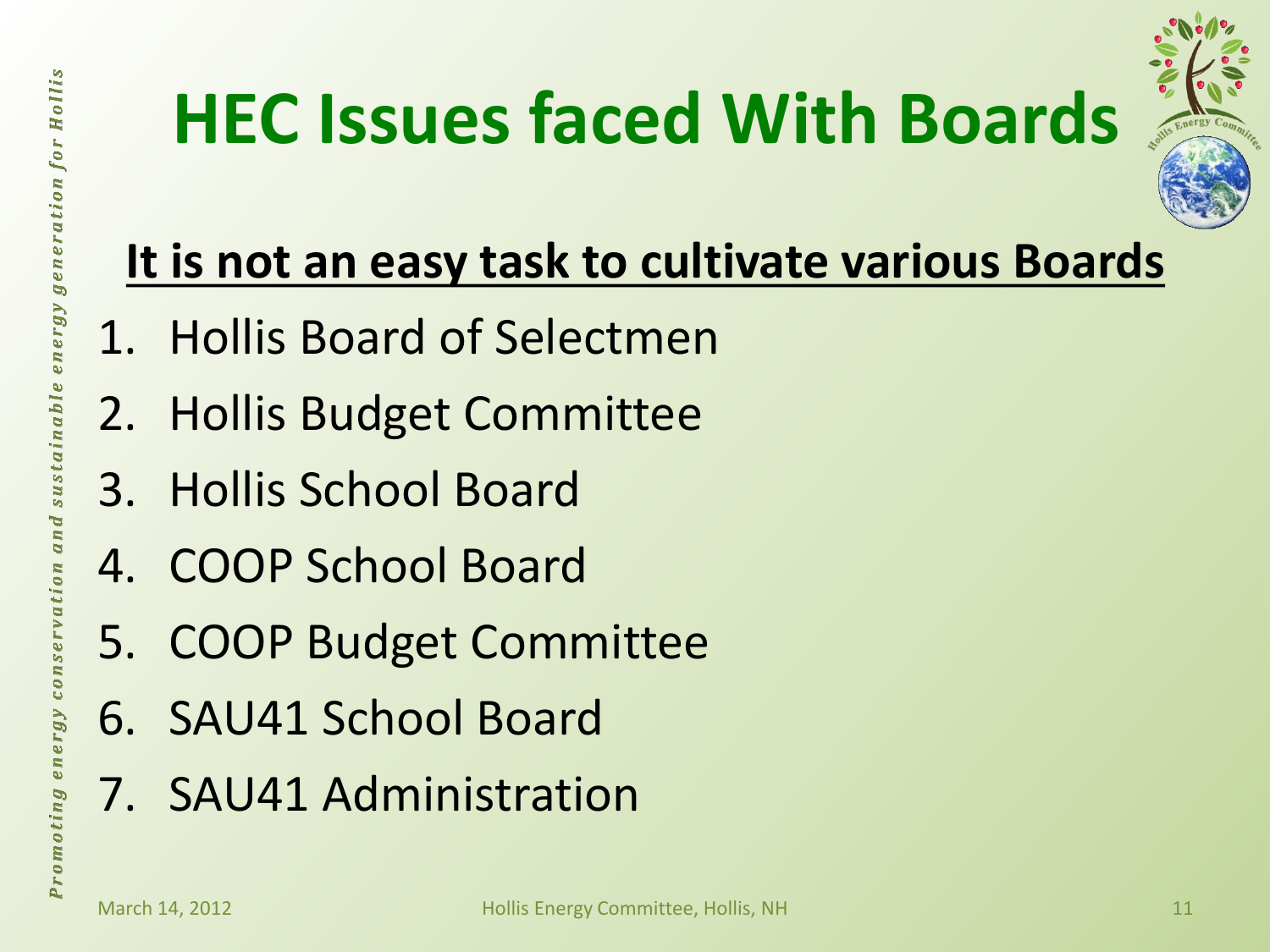# **HEC Strategies for Cooperation**

- Public Opinion usually shapes the elected leaders decisions
- Established Outreach Subcommittee of six members and used,
- Feb 2010 \$1350 grant from the New England Grassroots Environment Fund to promote energy efficiency programs in the Town
- Conducted energy efficiency and sustainable energy workshops
- Shared HEC projects with the Hollis citizens through News Media, Town Meetings, etc.,

sustainable energy generation for Hollis

and

conservation

omoting energy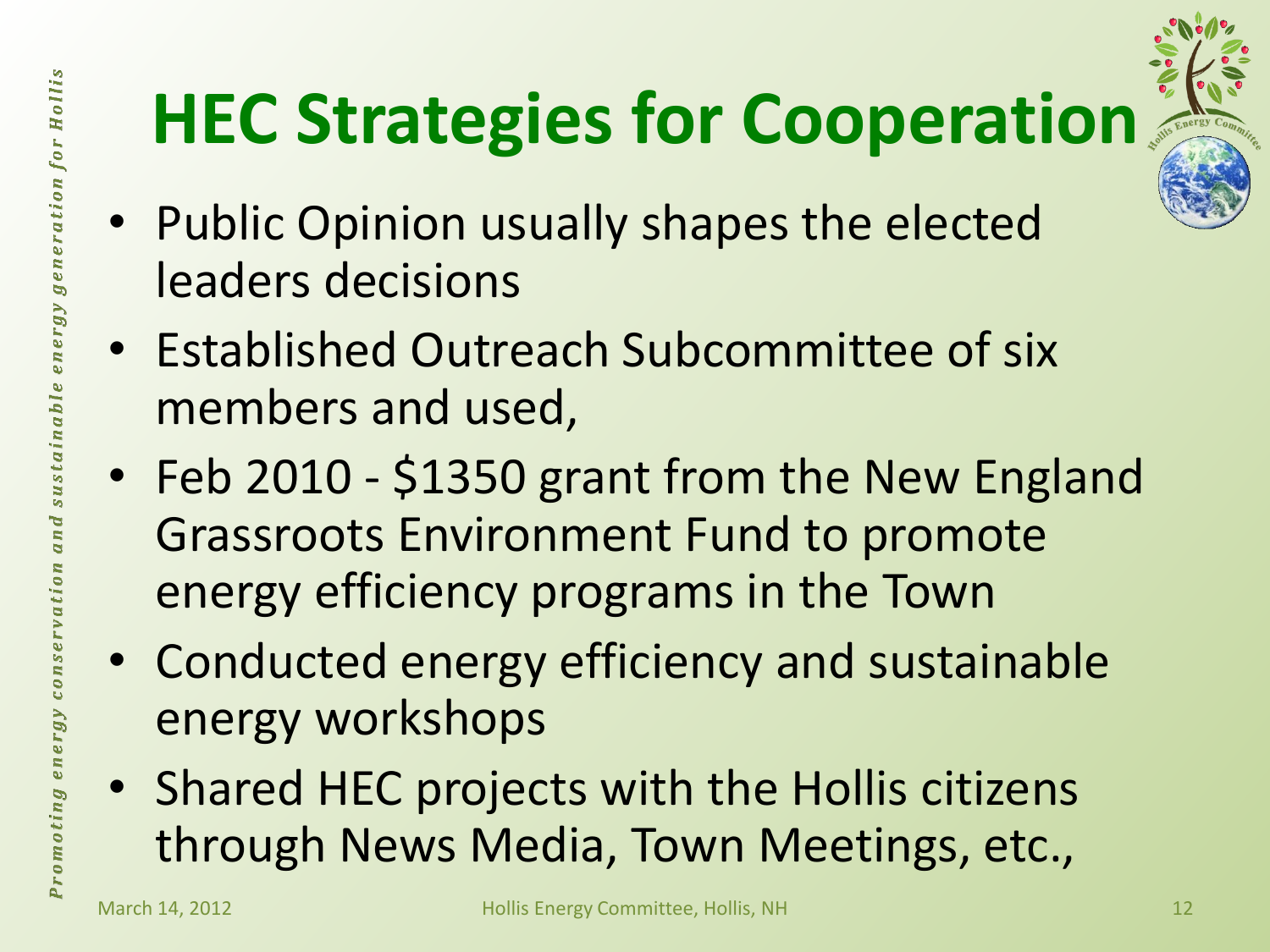# **HEC Outside the Box Project**



- HEC has always encouraged the High School Students to participate in Energy Efficiency and Sustainable Energy Projects
- HEC Outreach Subcommittee initiated Students Sustainable Energy Team (SSET) with high school students
- SSET is now a separate 501 C(3) Non-Profit, Charitable Organization with eight high school students participating (sset-global.org)
- SSET has organized an Energy Day on May 5, 2013 in Hollis and it was well attended by more that 150 people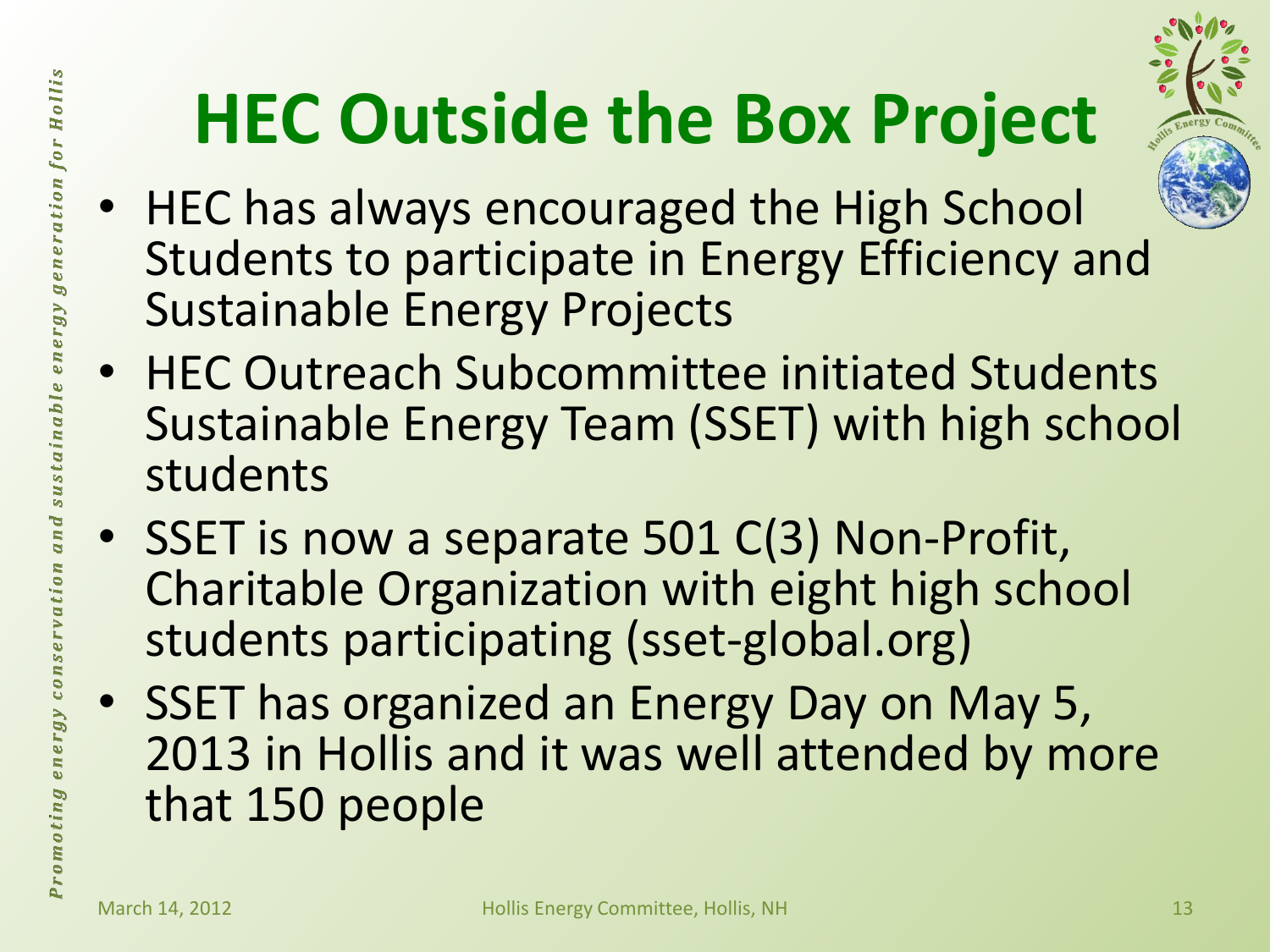# **Lessons Learned & Suggestions**

- If you have not already done it, collect electricity, gas, and oil usage date for the last two years
- Create an account on EPA Portfolio Manager
- Based on your Energy Portfolio create an Energy Action Plan
- Find energy champions in various Boards and Town and School administrations
- Find an energy project with immediate savings and search for grants and interest free loans (success breeds success)
- Keep Board Members and administration always in the information loop
- Broadcast your success